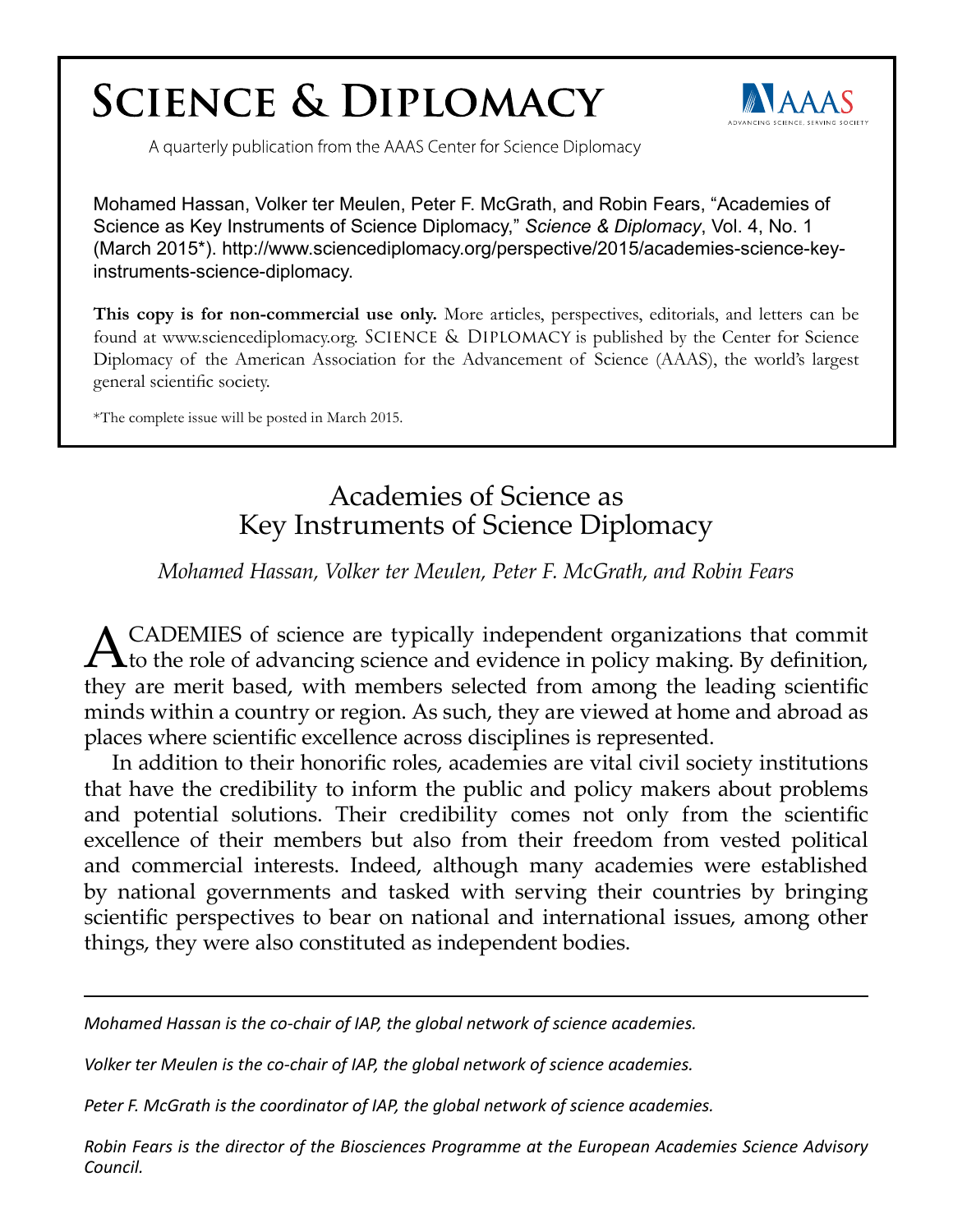Just as each academy has the potential to represent an authoritative voice nationally, the unified voice of academies can have a great impact at the international level. For example, IAP—the global network of science academies, which is based in Trieste, Italy, provides a platform that allows its 107 member academies to work together across national borders and to contribute to global policy debates. IAP reports and recommendations, prepared by leading scientists from the global community and robustly peer reviewed by others, are extremely important and credible sources of policy advice. And with their connections to national governments, as well as the United Nations (UN) and other international bodies, IAP's member academies can bring this advice directly to the world's decision makers.

Indeed, whereas about twenty countries have dedicated high-level science advisors (a recent meeting in New Zealand brought most of them together for the first time<sup>1</sup>), academies of science can be found in most of the world's countries, with parts of Africa and the Middle East being the main exceptions. In addition, IAP has four affiliated regional networks covering Europe, Africa, the Asia-Pacific region, and the Americas,<sup>2</sup> while academies such as The World Academy of Sciences (TWAS) and the African Academy of Sciences draw their membership from a range of countries. Capitalizing on this collated experience from the regions enables IAP to construct and analyze a very diverse evidence base that, when combined with the examination of differing regional perspectives and policy needs, creates a rich and authoritative resource with which to inform global policy options.

Since IAP was founded in 1993, academies around the world have become more active and effective in working together when pursuing their mission of service to society. Indeed, it was an informal association of fifty-eight academies that attended the inaugural Population Summit of the World's Science Academies in New Delhi, India, in October 1993. In 2000, IAP developed a more formal structure following the Transition to Sustainability in the 21st Century conference held in Tokyo, Japan. Both these meetings ended with participating academies endorsing a policyrelevant statement on the conference's key themes. It was also in Tokyo that the decision was made to formalize the structure of IAP and to transfer the secretariat from the Royal Society in London to TWAS in Trieste. Since then, academies have built a collective track record of addressing global issues by providing objective, evidence-based opinions on science-based issues of critical importance to society.

IAP has promoted science diplomacy by forming effective global and regional networks and facilitating academies to act jointly to address critical issues of global and regional importance.

IAP also releases timely and authoritative statements on critical issues to advise on and affect policy. Recently, for example, IAP and its member academies released statements concerning the emerging field of synthetic biology. IAP called for the encouragement and support of responsible research and innovation in the field and cautioned against stifling research by imposing excessive restrictions. IAP also recommended a broad dialogue on synthetic biology among scientists,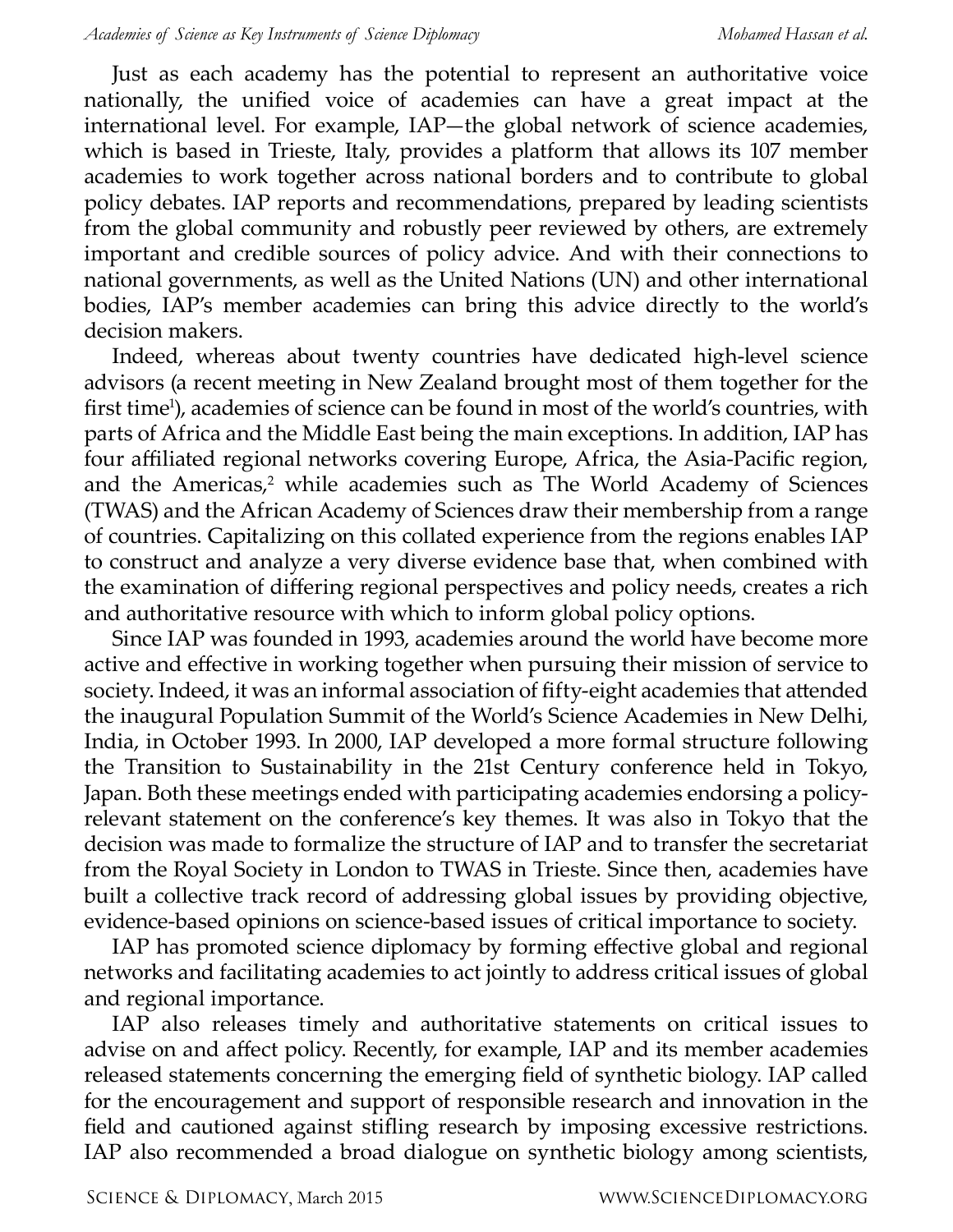social scientists, nongovernmental organizations, and international organizations, such as the Convention on Biological Diversity. Likewise, in partnership with the InterAcademy Medical Panel (IAMP; also based in Trieste), in 2013, IAP urged governments to take seriously the threat of antimicrobial resistance, offering a coordinated series of ten recommendations including those for both extending the life of current drugs and for seeking new active substances.<sup>3</sup>

By convening experts from diverse fields and different countries at regional or global workshops, IAP and its affiliated networks can quickly react to policy issues that will likely have effects across international boundaries. One such example is the recent workshop convened by the Nicaraguan Academy of Sciences, in partnership with the InterAmerican Network of Academies of Sciences, where participants discussed potential impacts of the proposed Nicaragua Grand Canal that will link the Atlantic and Pacific Oceans. Concerns raised by participants during the workshop were shared with the Nicaraguan government, the Chinese company building the canal, and the public.<sup>4</sup>

And when two leading academies, the United Kingdom's Royal Society and the U.S. National Academy of Sciences, came together to publish a report on the evidence for climate change,<sup>5</sup> the IAP network—through the Mexican Academy of Sciences—stepped in to translate it into Spanish and to present it to the 2nd World Summit of Legislators, which convened in Mexico in June 2014.

Now, as international attention is turning from the Millennium Development Goals to the Sustainable Development Goals, IAP is also evolving. A new umbrella organization is emerging that brings IAP closer together with IAMP and the InterAcademy Council (IAC). This InterAcademy Partnership will expand the range, resources, and scope of the inter-academy network by linking to dedicated medical academies and leveraging IAC's experience working with the World Bank, the Intergovernmental Panel on Climate Change, and other international bodies.

The new InterAcademy Partnership will continue to engage its member academies by organizing global and regional workshops and conferences to address common challenges and to build multidisciplinary "science bridges" between nations. It will continue to produce evidence-based statements and reports examining major priorities for sustainable development, and it will provide independent and authoritative advice to national governments and intergovernmental organizations, including the UN, on critical science-based issues. It will also use the expertise of its leading members to assist in building the capacity of its less-experienced and ne west members, thus strengthening their ability to take on an advisory role in their own nations and to contribute to global discussions.

Thus, extending the strengths of IAP, IAC, and IAMP, the new InterAcademy Partnership will provide a collective mechanism and voice for science academies to continue their crucial roles as providers of evidence-based policy and advice, including in the international arena of science diplomacy. **SD**